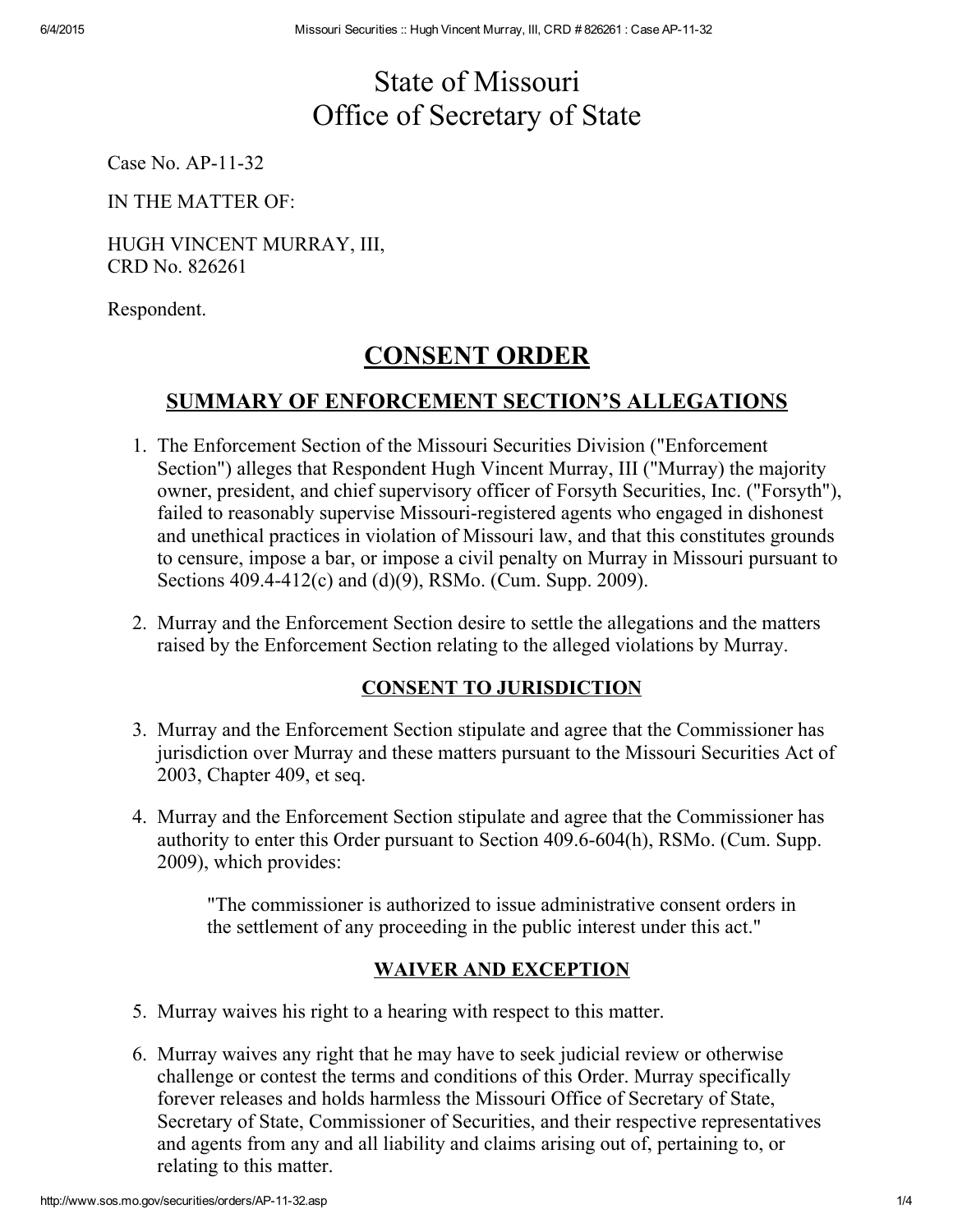7. Murray stipulates and agrees with the Enforcement Section that, should the facts contained herein prove to be false or incomplete, the Enforcement Section reserves the right to pursue any and all legal or administrative remedies at its disposal.

### CONSENT TO COMMISSIONER'S ORDER

- 8. Murray and the Enforcement Section stipulate and agree to the issuance of this Consent Order without further proceedings in this matter, agreeing to be fully bound by the terms and conditions specified herein.
- 9. Murray agrees not to take any action or to make or permit to be made any public statement creating the impression that this Order is without factual basis. Nothing in this paragraph affects Murray's (a) testimonial obligations; (b) right to take legal or factual position in defense of litigation or in defense of other legal proceedings in which the Commissioner of Securities is not a party; or (c) right to make public statements that are factual.
- 10. Murray agrees that Murray is not the prevailing party in this action because the parties have reached a good faith settlement.
- 11. Murray neither admits nor denies the allegations made by the Enforcement Section, but consents to the Commissioner's Findings of Fact, Conclusions of Law, and Order as set forth below solely for the purposes of resolving this proceeding and any proceeding that may be brought to enforce the terms of this Consent Order.

#### COMMISSIONER'S FINDINGS OF FACT, CONCLUSIONS OF LAW, AND ORDER

# I. FINDINGS OF FACT

- 12. Forsyth is a Missouri-registered broker-dealer with its principal office located at 243 North Lindbergh Boulevard, St. Louis, Missouri 63141. Forsyth is registered in Missouri through the Central Registration Depository ("CRD") system and has CRD number 16323.
- 13. Murray is a Missouri-registered agent of Forsyth and has a CRD number of 826261. Murray is the majority owner, president, and chief supervisory officer of Forsyth.
- 14. Murray and Forsyth employed certain Missouri-registered agents who the Enforcement Section has alleged engaged in dishonest or unethical practices in the securities business. These activities included, among other things, the following:
	- a. an agent ("FA1") while on heightened supervision at Forsyth effected a number of stock transactions in an account of elderly investor. At least some of these were discretionary trades on margin and resulted in losses in the account;
	- b. in addition, FA1 failed to timely disclose tax liens on FA1's Uniform Application for Securities Industry Registration or Transfer Form ("Form U4");
	- c. a second Forsyth agent ("FA2") failed to timely disclose a felony charge and a felony plea on FA2's Form U4;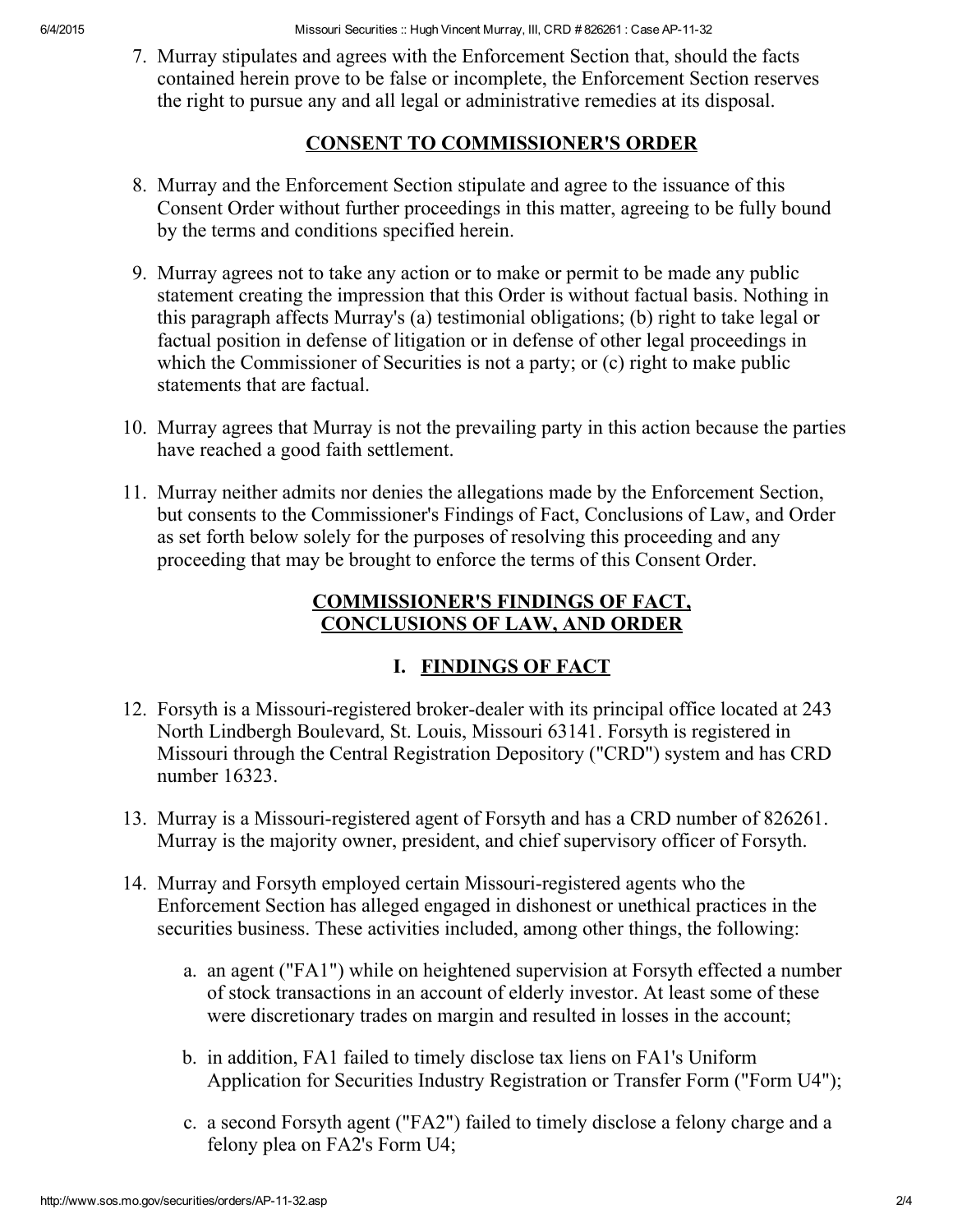- d. FA2 failed to timely disclose a consent order from the Missouri Department of Insurance, Financial Institutions and Professional Registration ("DIFP") on FA2's Form U4; and
- e. a third Forsyth agent ("FA3") failed to timely disclose a felony charge on FA3's Form U4.
- 15. Murray admitted to representatives of the Enforcement Section that Murray:
	- a. failed to timely amend Form U4s disclosing felony criminal charges for FA2 and FA3 and a felony plea for FA2;
	- b. placed FA3 in a supervisory position at Forsyth when the agent did not have the required exams to serve as a supervisor;
	- c. hired an agent ("FA4") without reviewing the FA4's Uniform Termination Notice for Securities Industry Registration ("Form U5") disclosing that FA4 was discharged from the his prior broker-dealer; and
	- d. failed to review compliance and exception reports.
- 16. Murray failed to reasonably supervise these agents by, among other things, failing to have reasonable policies and procedures and a system for implementing these policies and procedures to:
	- a. review agents' activities to ensure the timely filing of amendments to Form  $U4s$ :
	- b. make suitability determinations;
	- c. review a prospective agent's Form U5 prior to hiring an agent; and
	- d. review the compliance and exception reports received from Forsyth's clearing firm and failed to follow Forsyth's written policies and procedures.

# II. CONCLUSIONS OF LAW

17. The Commissioner, after consideration of the stipulations set forth above and on the consent of Murray and the Enforcement Section, finds and concludes that: (a) the Commissioner has jurisdiction over Murray and this matter; (b) Murray failed to reasonably supervise Missouri-registered agents who engaged in dishonest and unethical practices, and that this constitutes grounds to censure, impose a bar, or impose a civil penalty on Murray in Missouri pursuant to Sections 409.4412(c) and (d)(9), RSMo. (Cum. Supp. 2009); and (c) the following Order is in the public interest, necessary for the protection of public investors and consistent with the purposes intended by Chapter 409, RSMo. (Cum. Supp. 2009).

#### III. ORDER

#### NOW, THEREFORE, it is hereby Ordered that:

1. Respondent Murray is PERMANENTLY BARRED from registering as an agent or